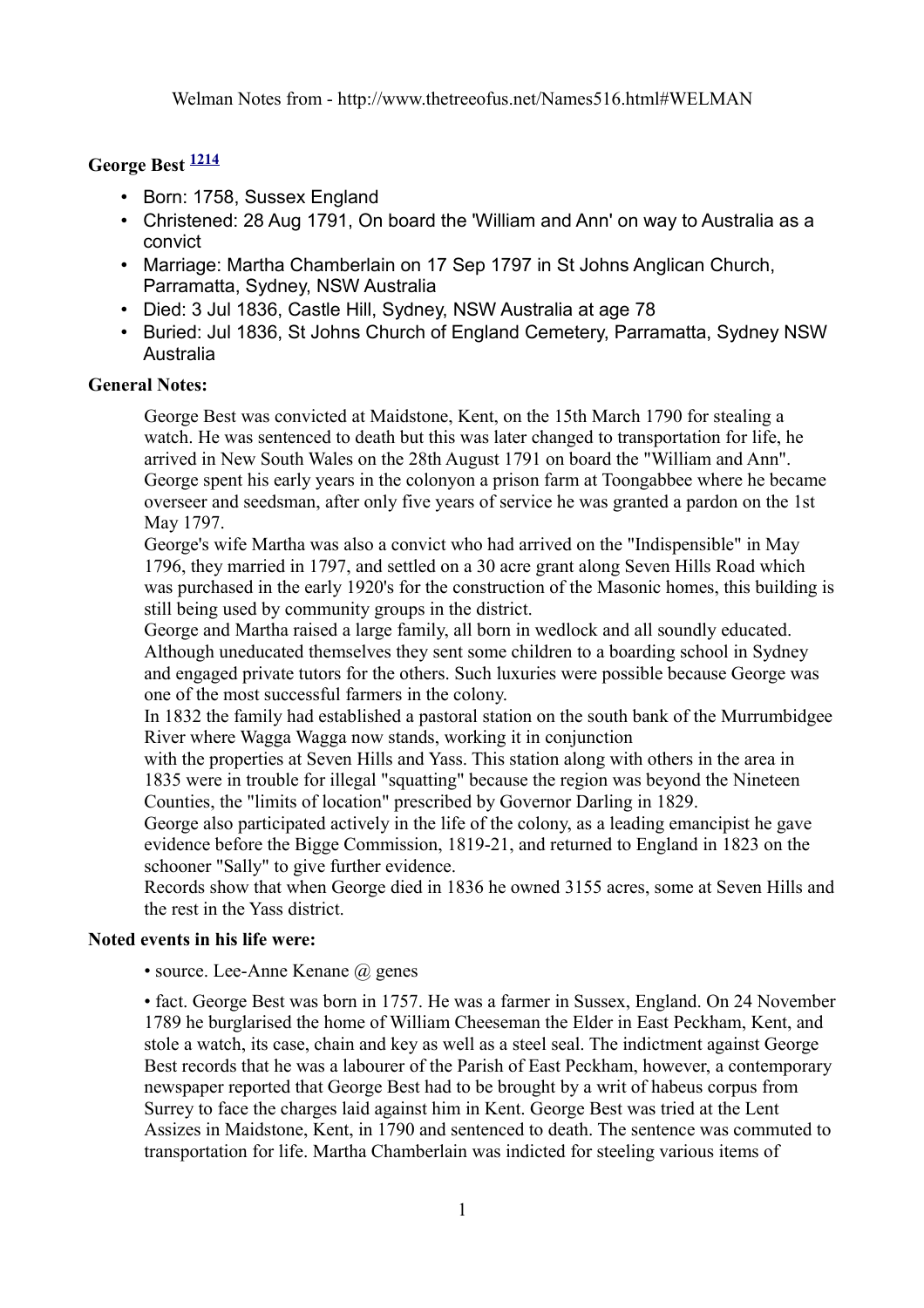clothing about 10:00pm on 23 May 1795 from the room of John Cox at 22 New Compton Street, St Giles, London. Her accomplice, John Jones, was also indicted. Martha Chamberlain was committed to Newgate Goal and tried at the Old Bailey, 1 July 1795. Martha was sentenced to transportation for seven years. John Jones was also transported. George Best arrived in Sydney 28 August 1791. By 1793 he had become the taskmaster/overseer at the Government Farm at Toongabbie. In 1796 he received his first grant of land, 30 acres at Toongabbie. In 1797 George Best became the father of a son by Martha Chamberlain, a convict who had arrived in Sydney 30 April 1796. George and Martha were married on 17 September 1797. George Best received a conditional pardon in 1800 and an absolute pardon in 1804. The 1828 census shows George Best as holding 805 acres, of which 70 acres were cultivated. He also owned 19 horses, 340 cattle and 1,140 sheep. In 1832 he appears to have been running an Inn in his home at Toongabbie. Martha Best nee Chamberlain died 14 March 1833 and George Best died 3 July 1836. They are buried together in the burial ground of St John's, Parramatta. Transported for life arrived 1791 aboard the William and Mary. Convicted at Maidstone Kent 1790

George married Martha Chamberlain on 17 Sep 1797 in St Johns Anglican Church, Parramatta, Sydney, NSW Australia. (Martha Chamberlain was born in 1778 in London England, christened in May 1796 on board the 'Indispensible' (Convict), died on 14 Mar 1833 in Seven Hills, Sydney, NSW Australia and was buried in Mar 1833 in St Johns Church of England Cemetery, Parramatta, Sydney NSW Australia.)

## **Martha Chamberlain [1214](http://www.thetreeofus.net/Sources.html#1214)**

- Born: 1778, London England
- Christened: May 1796, On board the 'Indispensible' (Convict)
- Marriage: George Best on 17 Sep 1797 in St Johns Anglican Church, Parramatta, Sydney, NSW Australia
- Died: 14 Mar 1833, Seven Hills, Sydney, NSW Australia at age 55
- Buried: Mar 1833, St Johns Church of England Cemetery, Parramatta, Sydney NSW Australia

#### **Noted events in her life were:**

- source. Lee-Anne Kenane  $\omega$  genes
- fact. Transported for 7 years aboard the Indespensable aged 21. Convicted 1.07.1795 middlesex london See Notes for George Best.

Martha married George Best on 17 Sep 1797 in St Johns Anglican Church, Parramatta, Sydney, NSW Australia. (George Best was born in 1758 in Sussex England, christened on 28 Aug 1791 on board the 'William and Ann' on way to Australia as a convict, died on 3 Jul 1836 in Castle Hill, Sydney, NSW Australia and was buried in Jul 1836 in St Johns Church of England Cemetery, Parramatta, Sydney NSW Australia.)

# **Robert Holt Best [1214](http://www.thetreeofus.net/Sources.html#1214)**

- Born: 27 Aug 1812, Castle Hill, Sydney, NSW Australia
- Marriage: Clara Brien on 26 Dec 1836 in St Johns Anglican Church, Parramatta, Sydney, NSW Australia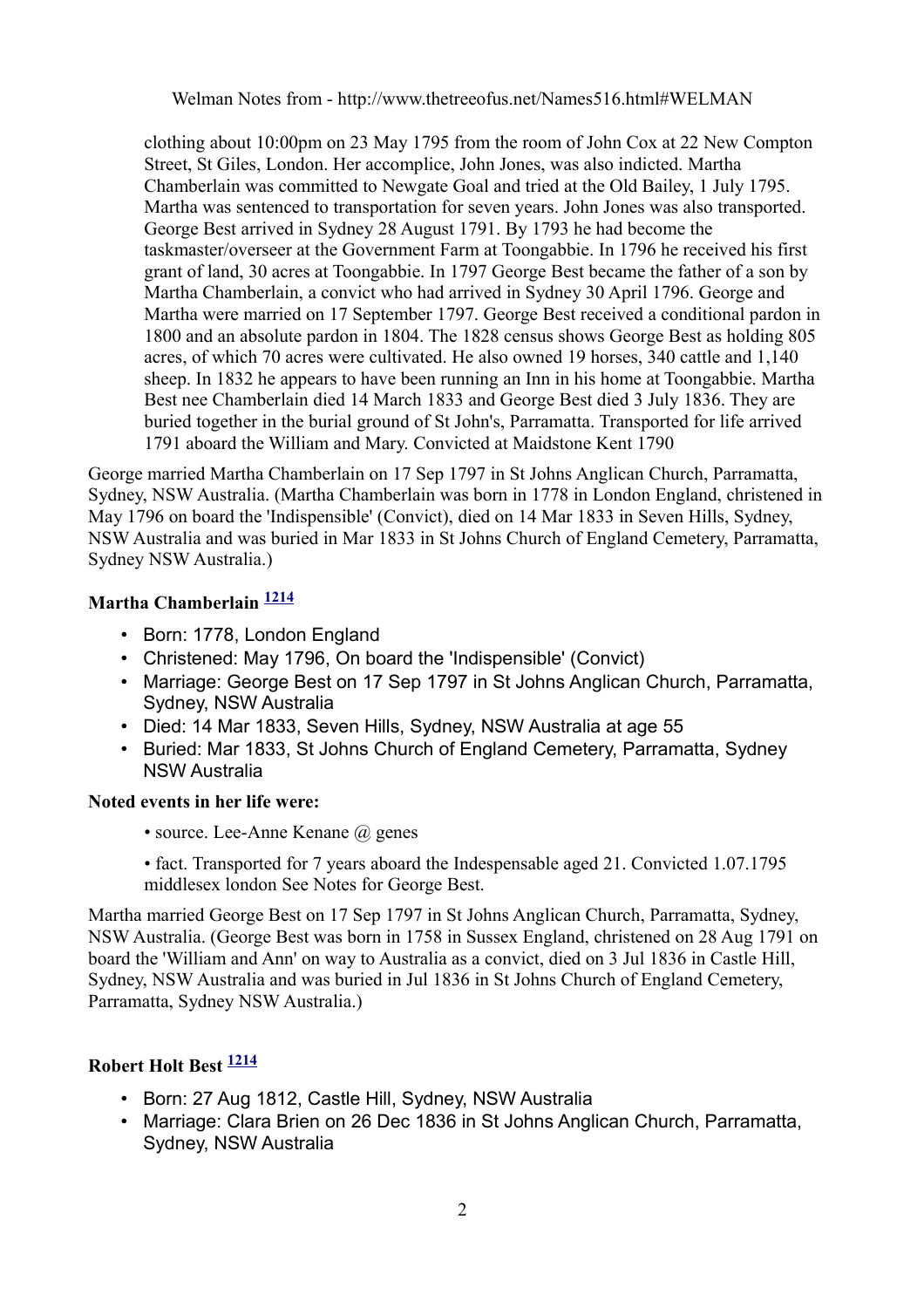- Died: 26 Sep 1853, "Flowerdale" Wagga NSW at age 41
- Buried: Sep 1853, "Flowerdale Private Cemetery" Wagga NSW

#### **Noted events in his life were:**

• Baptism, 27 Sep 1812, St Johns Church of England, Parramatta, Sydney, NSW Australia.

Robert married Clara Brien, daughter of Daniel Brien and Mary Ann Parker (Alias Wilcox), on 26 Dec 1836 in St Johns Anglican Church, Parramatta, Sydney, NSW Australia. (Clara Brien was born on 10 Nov 1821 in Seven Hills, Sydney, NSW Australia, christened on 2 Dec 1821 in St Philips Church of England, York St, Sydney, NSW Australia, died on 6 Sep 1900 and was buried in Sep 1900 in "Flowerdale Private Cemetery" Wagga NSW.)

## **Clara Brien [1214](http://www.thetreeofus.net/Sources.html#1214)**

- Born: 10 Nov 1821, Seven Hills, Sydney, NSW Australia
- Christened: 2 Dec 1821, St Philips Church of England, York St, Sydney, NSW Australia
- Marriage (1): Robert Holt Best on 26 Dec 1836 in St Johns Anglican Church, Parramatta, Sydney, NSW Australia
- Marriage (2): Edward Charles Pearson on 4 Dec 1856 in South Wagga Wagga, NSW Australia
- Died: 6 Sep 1900 at age 78
- Buried: Sep 1900, "Flowerdale Private Cemetery" Wagga NSW

### **General Notes:**

Records show Clara's husband Robert was one of the Murrumbidgee's first settlers, in 1832 he took up a run which he called "Wagga Wagga". Wagga means a crow, and Wagga Wagga means many crows. His back station was called Sandy Creek. Clara and Robert with family moved to Wagga Wagga in 1847, they were flooded out by the big flood in 1852, and they then built "Flowerdale", which may still be seen beside the road leading south to Albury. Records show most of the family are buried in a private cemetery on the property at Flowerdale.

In 1856 Clara remarried a Edward Charles Pearson at the private residence of Frederick Anslow Tompson (C.P.S.) in South Wagga Wagga. Edward is also buried at Flowerdale.

#### **Noted events in her life were:**

• Baptism, 2 Dec 1821, St Philips Church of England, York St, Sydney, NSW Australia.

Clara married Robert Holt Best, son of George Best and Martha Chamberlain, on 26 Dec 1836 in St Johns Anglican Church, Parramatta, Sydney, NSW Australia. (Robert Holt Best was born on 27 Aug 1812 in Castle Hill, Sydney, NSW Australia, died on 26 Sep 1853 in "Flowerdale" Wagga NSW and was buried in Sep 1853 in "Flowerdale Private Cemetery" Wagga NSW.)

Clara next married Edward Charles Pearson on 4 Dec 1856 in South Wagga Wagga, NSW Australia. (Edward Charles Pearson was born in 1825 in Portsmouth, Hampshire England, christened on 18 Nov 1833 on board the 'Edward Caulson', died on 18 Dec 1887 in Sandy Creek, Wagga Wagga, NSW Australia and was buried in Dec 1887 in "Flowerdale Private Cemetery" Wagga NSW.)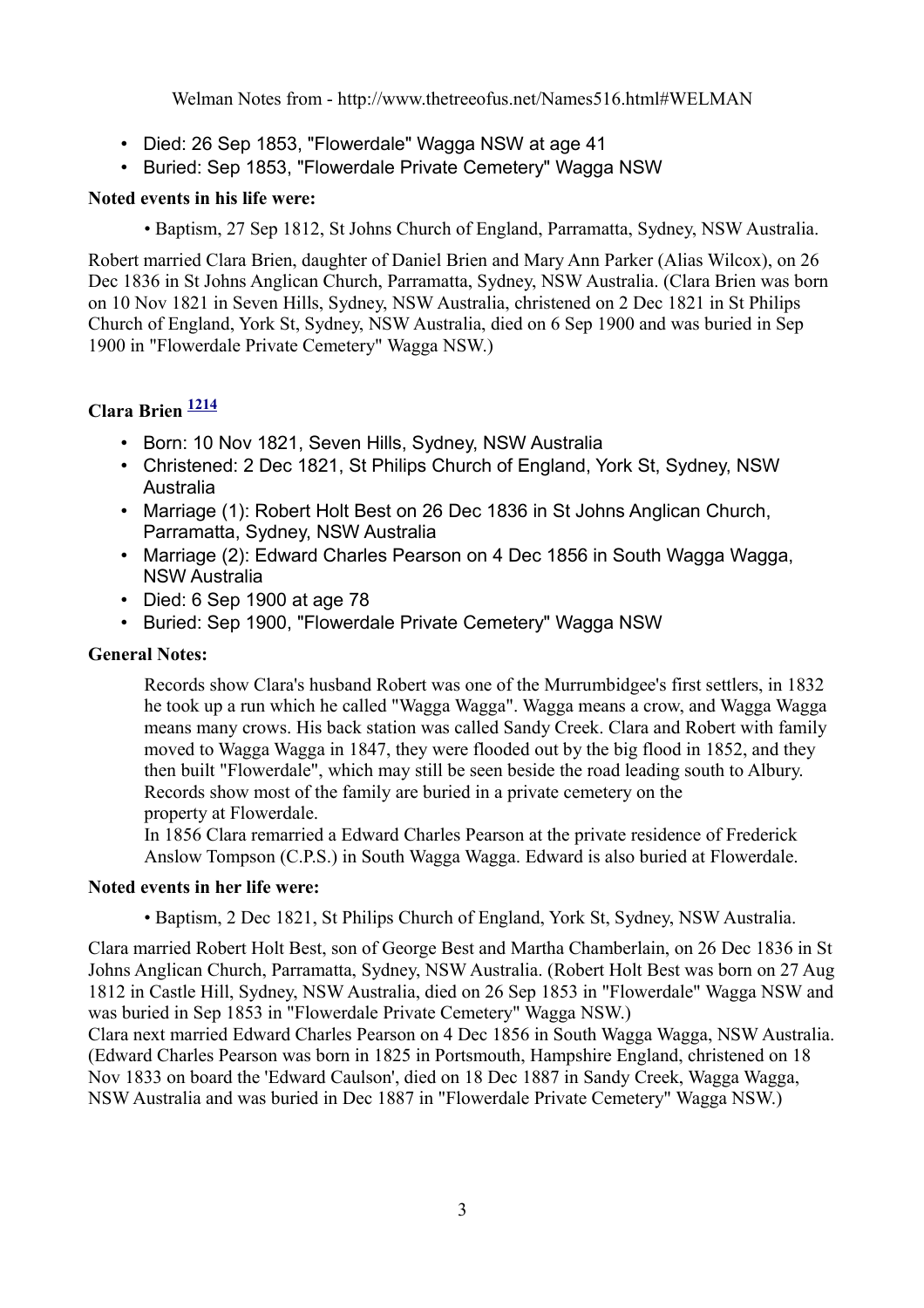## **James Bourke**

- Born: 1837
- Marriage: Martha Susannah Constance Best on 28 Nov 1855 in Wagga Wagga, NSW Australia
- Died: 1859, Wagga Wagga, NSW Australia at age 22

James married Martha Susannah Constance Best, daughter of Robert Holt Best and Clara Brien, on 28 Nov 1855 in Wagga Wagga, NSW Australia. (Martha Susannah Constance Best was born on 28 Dec 1839 in Castle Hill, Sydney, NSW Australia, christened on 13 Apr 1840 in St Johns Church of England, Parramatta, Sydney, NSW Australia and died in Sydney, NSW Australia.)

## **Martha Susannah Constance Best**

- Born: 28 Dec 1839, Castle Hill, Sydney, NSW Australia
- Christened: 13 Apr 1840, St Johns Church of England, Parramatta, Sydney, NSW Australia
- Marriage (1): James Bourke on 28 Nov 1855 in Wagga Wagga, NSW Australia
- Marriage (2): Charles Edward Scriven
- Marriage (3): Henry Edwin Thompson on 21 Mar 1862 in Wagga Wagga, NSW Australia
- Died: Sydney, NSW Australia

Martha married James Bourke on 28 Nov 1855 in Wagga Wagga, NSW Australia. (James Bourke was born in 1837 and died in 1859 in Wagga Wagga, NSW Australia.)

Martha next married Charles Edward Scriven.

Martha next married Henry Edwin Thompson on 21 Mar 1862 in Wagga Wagga, NSW Australia. (Henry Edwin Thompson was born on 19 Mar 1838 and died in 1867.)

## **Harvey Hurcules Welman**

- Born: 12 Jun 1849
- Marriage: Constance Bourke in 1877
- Died: 1884, Estelle via Wagga Wagga, NSW Australia at age 35

Harvey married Constance Bourke, daughter of James Bourke and Martha Susannah Constance Best, in 1877. (Constance Bourke was born in 1857 in Wagga Wagga, NSW Australia and died in 1901 in Windsor, NSW Australia.)

**Constance Bourke (MARTHA SUSAN CONSTANCE BOURKE) Marriage: 1877 Of, Wagga Wagga, New South Wales, Australia** 

- Born: 1857, Wagga Wagga, NSW Australia
- Marriage: Harvey Hurcules Welman in 1877
- Died: 1901, Windsor, NSW Australia at age 44

Constance married Harvey Hurcules Welman in 1877. (Harvey Hurcules Welman was born on 12 Jun 1849 and died in 1884 in Estelle via Wagga Wagga, NSW Australia.)